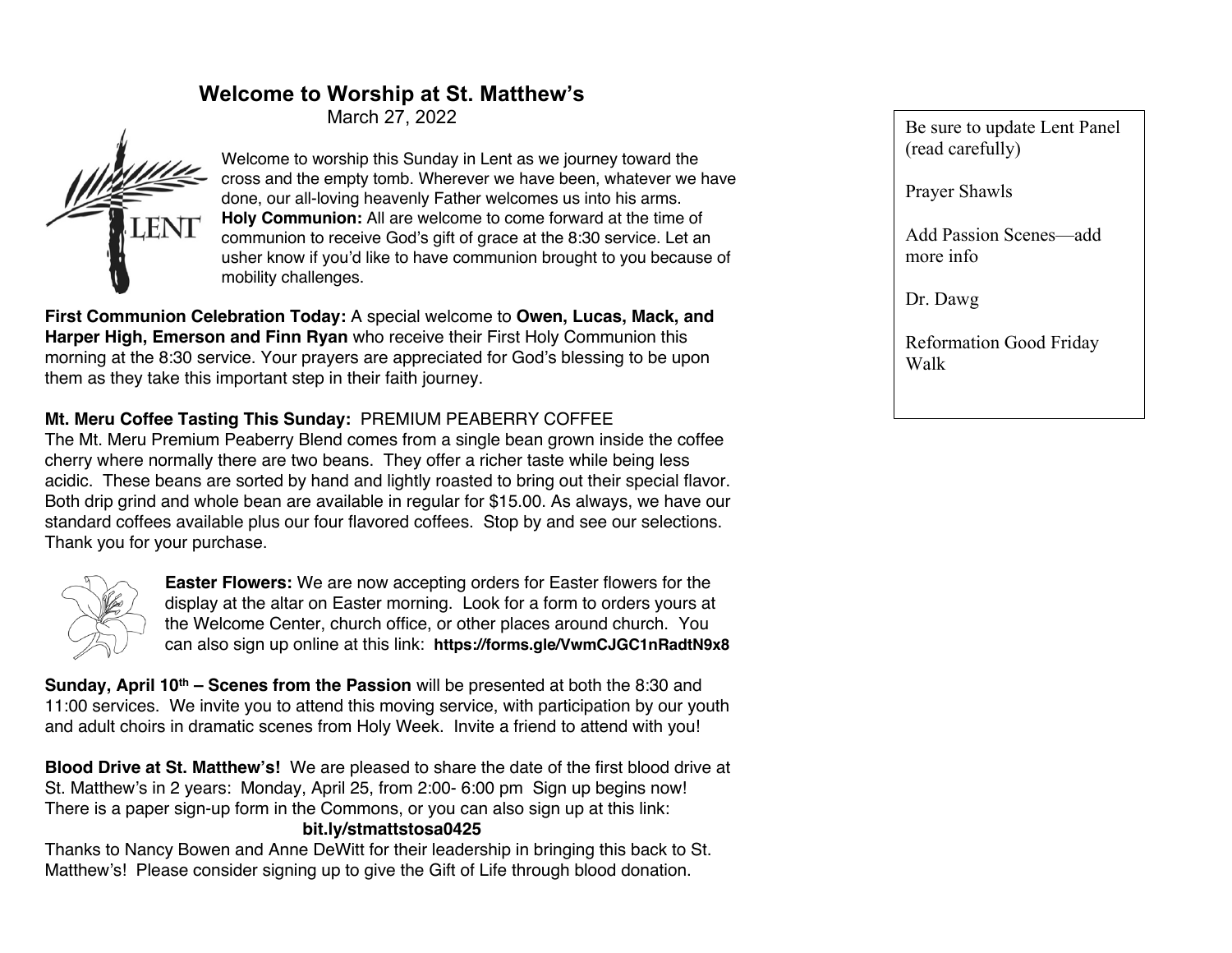## **Bulletin Announcement Insert – March 27, 2022**

#### **Today Adult Education at 9:45 a.m. in the Upper Room: March 27 Discovering the Roots of Christian Hospitality**

#### Led by Dave Zersen and Karen Natterstad

As we think about Christian Hospitality during this season of Lent, we ask ourselves why it's unique. We'll look back at the original setting and the first practices of hospitality by Christians as they emerged from the Greco-Roman world. What about these first practices of hospitality do we still cherish? How can we capitalize on it today? How can we share in the practice of hospitality that these institutions offer?

#### Next Week:

#### **April 3 Forgotten, Misrepresented, and Marginalized Figures of Early Christianity (Part Two) Led by Dan Bice**

Mary Magdalene may be one of the best-known figures in the New Testament, but she is widely misunderstood. Was she a prostitute? A witness to Jesus' resurrection? An apostle to Jesus? A holder of his secret teachings? His lover? With time, her story has grown and grown. We will scour biblical and extra-biblical sources to find out more about this enigmatic figure of early Christianity. Future topics in this intermittent series: James, the brother of Jesus; and Mary, the mother of Jesus.

#### **First Fridays Book Discussion Group**

We are back to meeting in person at church! Discussion begin at 7 p.m. in the Upper Room. All are welcome.

**April 1, 2022 Black Bottom Saints by Alice Randall** (368 pages) **May 6, 2022 Hollywood Park: A Memoir** by Mikel Jollett (384 pages) **June 3, 2022 Ordinary Grace: A Novel** by William Kent Krueger (336 pages)

**Looking Ahead to Good Friday: Filled Easter Eggs Needed!** We will offer a Good Friday Children's Service at 10:00 on April 15<sup>th</sup>, which will include a craft, worship and the popular egg hunt. We will be needing Easter eggs for the children to find. Empty eggs will be available outside the church office in packs of two-dozen, and we ask for people to take some, fill them with a piece of candy or some sort of treat, tape them closed, and bring them back by Palm Sunday, April 10<sup>th</sup>. Thank you!

**Dr. Dawg!** Fundraiser for Youth Mission Trip: On Saturday, April 9th, between 11:00 and 4:00, St. Matthew's will earn 10% of all proceeds. (No coupons or codes needed; online orders included). The Dr. Dawg menu includes a wide variety of hot dogs as well as sausages, burgers, veggie burgers, and other sandwiches. They are located at 853 N. Mayfair Rd., at the shopping center where Wisconsin Avenue intersects Hwy. 100. What an easy way to support our youth as they will be serving in Kenosha this June.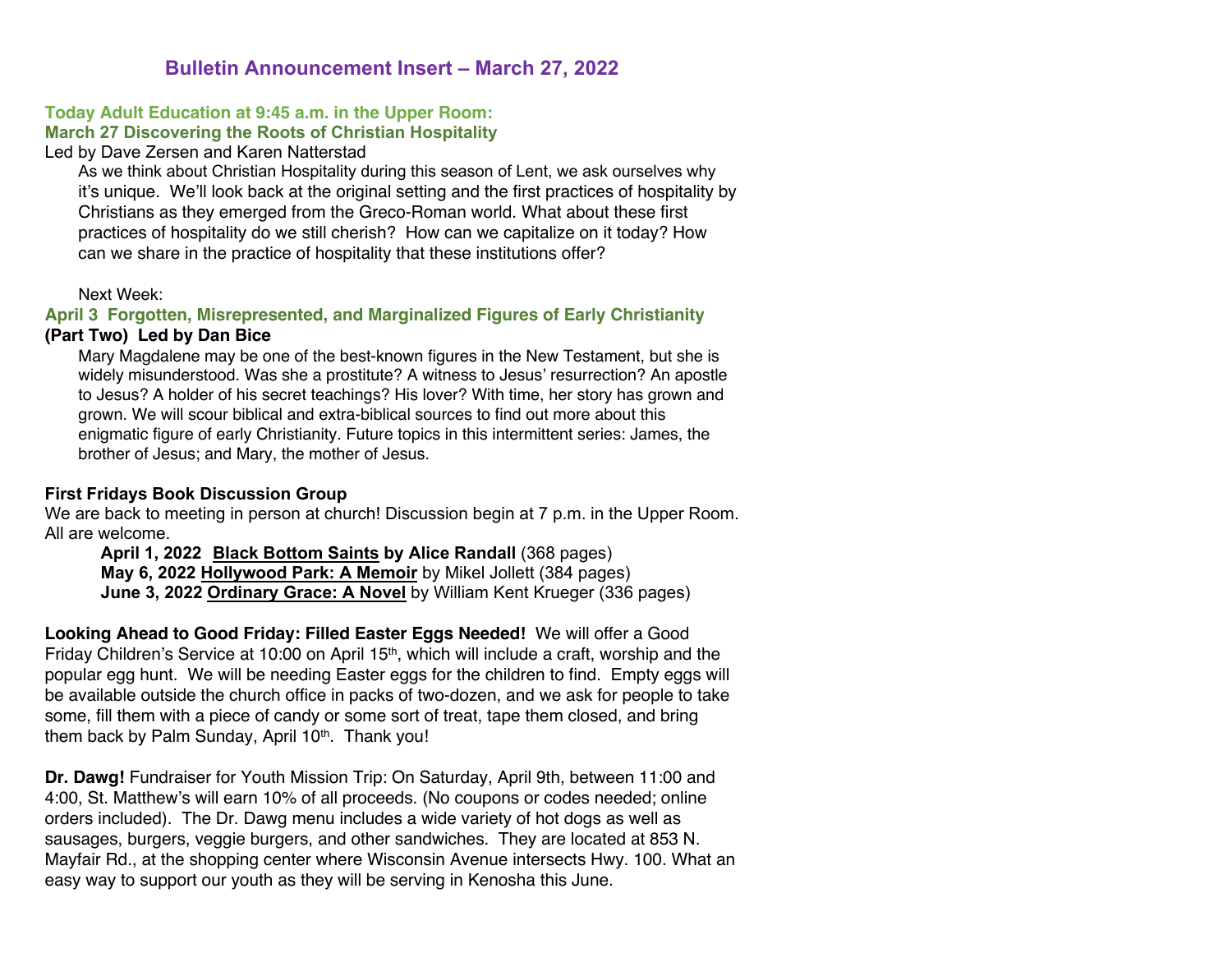# **"Making Room:**

# **Renewing Our Practice of Christian Hospitality"**

# **Lent 2022 at St. Matthew's**

**This Wednesday:** *(and each Wednesday thru April 6th)*



Watch for a **midweek worship video** that will arrive in your email inbox, inviting you into reflection and prayer with the weekly theme.

Be part of a **small group conversation** during Lent **through the week of April 4th.**

**Join** us when you can! **Tuesdays at 10:30 AM Wednesdays at 10:00 AM & 6:15 PM**

#### **FAMILY LENTEN TIME: March 9 – April 6, 2022** *Continues this week!*

Parents and younger children, come and join us in the Fellowship Hall on Wednesday nights! Join us for the midweek family time, 6:15 to 7:00 each Wednesday, led by Donna Gardner Manke. Children 3<sup>rd</sup> grade and younger are encouraged to attend with their parents.

**Lenten offerings** marked for "Lent offering" will be directed toward Ukraine relief through Lutheran Disaster Response and "Exploit No More," a local organization working to address and prevent human trafficking.

\* \* \* \* \*

#### **Looking Ahead to Upcoming Adult Education:** (9:45-10:45am) *Rescheduled date:* **April 10 Social Ministry "Exploit No More"**

#### A presentation on human trafficking

**Exploit No More** offers that hope for those who are trafficked. Josh Beaton, Operations Director for Exploit No More, will present "Human Trafficking 101" on April 10<sup>th</sup> during the Adult Education Forum from 9:45-10:45. The program will cover the definition of human trafficking, breaks down what sex trafficking looks like in our area, and equips the audience with the tools to get involved in the fight to end sexual exploitation and ways it can support Exploit No More in its work because no one is excluded from the fight against sex trafficking! Mark your calendars for this dynamic presentation.

**Lutheran Disaster Response is already helping the people of Ukraine** currently under attack by Russia. If you wish to make a donation to support LDR's assistance, you may write a check and mark it "LDR-Ukraine," give through our website at this link: **Stmattslutheran.org/give** or give through the Lutheran Disaster Response website: **Elca.org/ldr** Our prayers for the people of Ukraine are also very much needed.